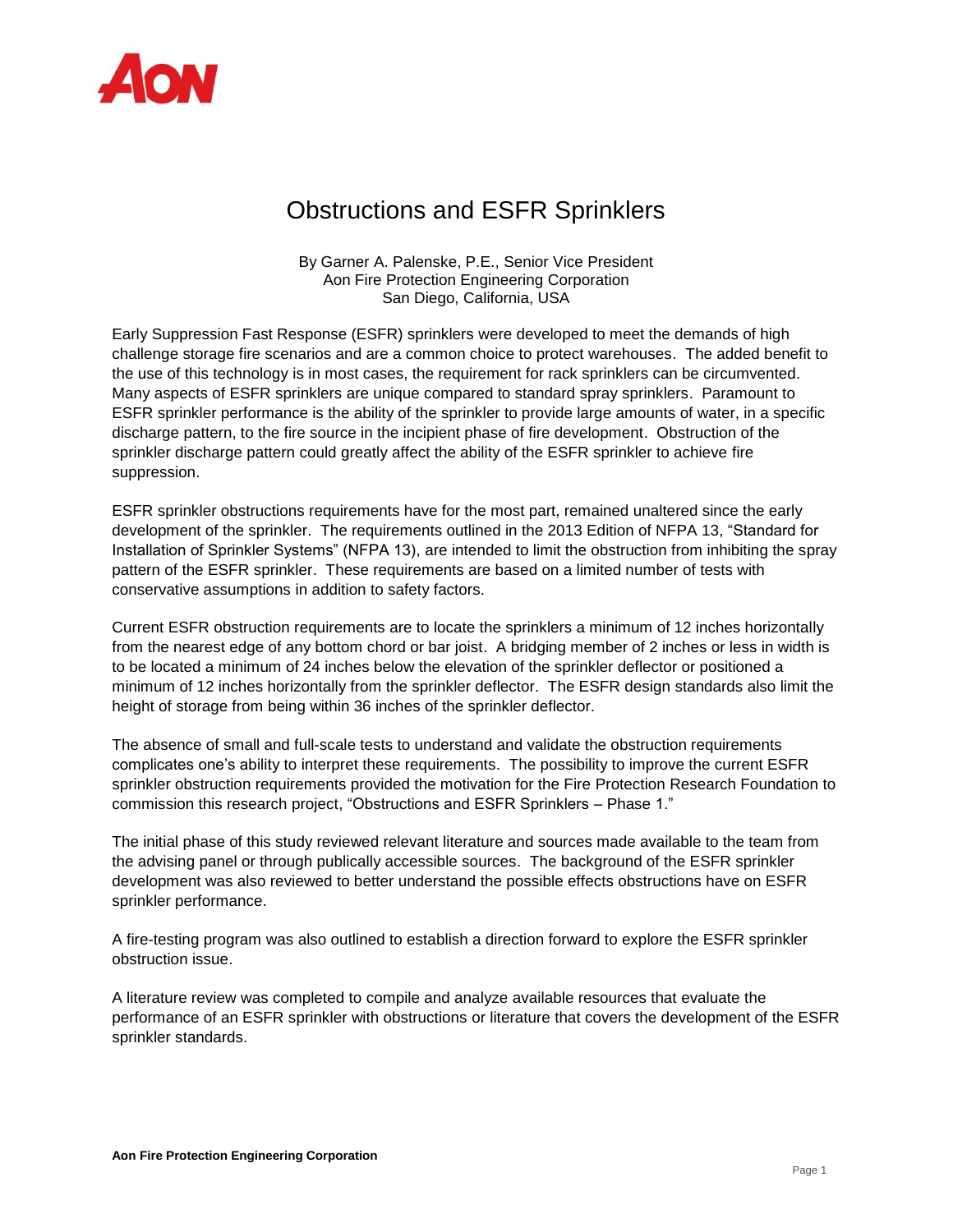

The ESFR sprinkler relies on three important factors: the sprinkler response (response time index), the Actual Delivered Density (ADD), and the Required Delivered Density (RDD). ADD is defined as the water flux delivered to the top surface of a burning rack-storage array after penetrating the fire plume. RDD is defined as the water flux required to be delivered at the top of the burning storage array to achieve suppression.

The ESFR sprinkler is based on the concept of early suppression, whereby the activation of the sprinkler occurs during the early stages of a fire while the RDD is minimal. During the early stages of the fire, the ADD will exceed the RDD and thus provide an adequate density to suppress the fire<sup>1</sup>.

The performance of a fire sprinkler can be measured by fire plume penetration, which is the ability of the sprinkler to deliver water droplets through the fire plume to the burning surface of the storage array. The penetration ratio is determined by the ADD divided by the Locally Applied Density (LAD) under a no fire condition<sup>2</sup> . The penetration ratio of an ESFR sprinkler does not change significantly with fire size (penetration ratio approaching 1.0), which highlights the superior performance of ESFR sprinklers.

Obstructions located near the sprinkler may redirect water or change the characteristics of the water droplet to the point that suppression of the fire would not be achieved (i.e., ADD<RDD). Additionally, water droplets may ricochet off the obstruction causing adjacent sprinklers to be wetted and thus not activate properly; a phenomenon termed cold soldering. This can lead to the operation of an excessive number of sprinklers or prevent the operation of sprinklers that are required for suppression.

The ESFR sprinkler has a specific and deliberately designed spray pattern much different from that of a standard spray or control mode sprinkler. The water density of ESFR sprinklers decreases with radial distance from the sprinkler axis. The area within the 2-foot radial distance has a significantly higher density than the measurements at 4, 6, 8, and 10 feet. The pattern was developed to suppress a fire located directly below the sprinkler with a high sprinkler to storage clearance (10 feet or greater), which is generally considered the most challenging fire location for ESFR sprinklers<sup>3</sup>. This discharge characteristic underscores the importance of not significantly obstructing the sprinkler in this critical region.

As part of the literature review, actual field obstruction conditions were identified. Obstructions relating to the commonly used structural roof system, open web steel joists, were evaluated. Dimensional parameters for the joists were reviewed to establish size generalities and trends. This information was used both to evaluate the practicality of the obstruction testing reviewed and to establish boundary conditions for the fire-testing program.

l

<sup>1</sup> Yao, C. (1988). The Development of the ESFR Sprinkler System. Fire Safety Journal, 14, 66 - 73.

<sup>&</sup>lt;sup>2</sup> Yao, C. (1997). Overview of Sprinkler Technology Research. Fire Safety Science - Proceeding of the Fifth International Symposium (pp. 93 - 110). Melbourne, Australia: International Association for Fire Science.

<sup>3</sup> Chan, T.-S. (1994). Measurements of Water Density and Drop Size Distributions of Selected ESFR Sprinklers. Journal of Fire Protection Engineering, 79 - 87.